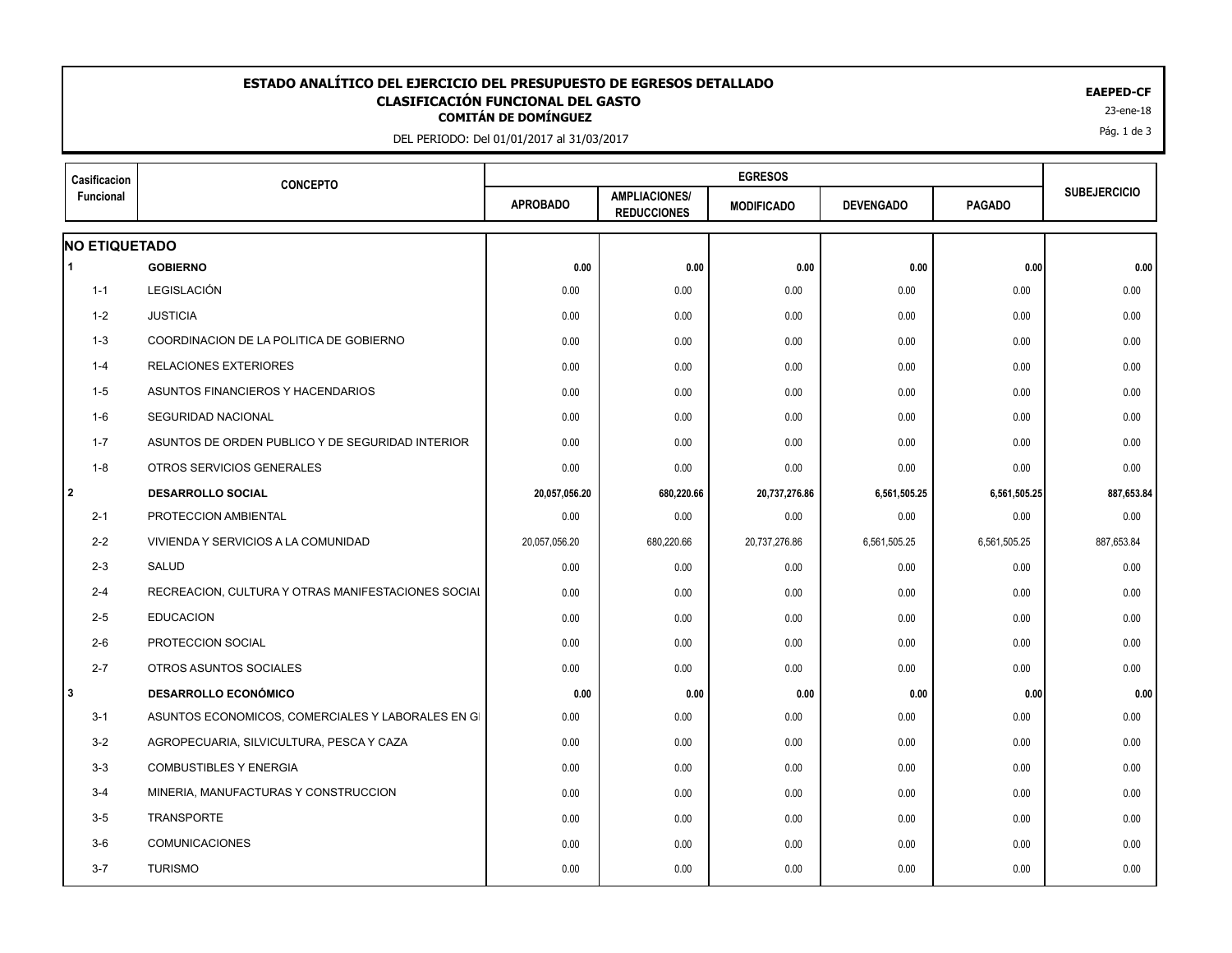## **CLASIFICACIÓN FUNCIONAL DEL GASTO<br>
COMITÁN DE DOMÍNGUEZ<br>
23-ene-18 ESTADO ANALÍTICO DEL EJERCICIO DEL PRESUPUESTO DE EGRESOS DETALLADO EAEPED-CF CLASIFICACIÓN FUNCIONAL DEL GASTO**

DEL PERIODO: Del 01/01/2017 al 31/03/2017

| Casificacion<br>Funcional | <b>CONCEPTO</b>                                     |                 |                                            |                   |                  |               |                     |
|---------------------------|-----------------------------------------------------|-----------------|--------------------------------------------|-------------------|------------------|---------------|---------------------|
|                           |                                                     | <b>APROBADO</b> | <b>AMPLIACIONES/</b><br><b>REDUCCIONES</b> | <b>MODIFICADO</b> | <b>DEVENGADO</b> | <b>PAGADO</b> | <b>SUBEJERCICIO</b> |
| $3 - 8$                   | CIENCIA, TECNOLOGIA E INNOVACION                    | 0.00            | 0.00                                       | 0.00              | 0.00             | 0.00          | 0.00                |
| $3-9$                     | OTRAS INDUSTRIAS Y OTROS ASUNTOS ECONOMICOS         | 0.00            | 0.00                                       | 0.00              | 0.00             | 0.00          | 0.00                |
| l 4                       | OTRAS NO CLASIFICADAS EN FUNCIONES ANTERIORES       | 190,504.80      | 447,094.00                                 | 637,598.80        | 637,598.80       | 637,598.80    | 0.00                |
| $4 - 1$                   | TRANSACCIONES DE LA DEUDA PUBLICA / COSTO FINANCIER | 0.00            | 400,000.00                                 | 400,000.00        | 400,000.00       | 400,000.00    | 0.00                |
| $4 - 2$                   | TRANSFERENCIAS, PARTICIPACIONES Y APORTACIONES ENT  | 190,504.80      | 47,094.00                                  | 237,598.80        | 237,598.80       | 237,598.80    | 0.00                |
| $4 - 3$                   | SANEAMIENTO DEL SISTEMA FINANCIERO                  | 0.00            | 0.00                                       | 0.00              | 0.00             | 0.00          | 0.00                |
| $4 - 4$                   | ADEUDOS DE EJERCICIOS FISCALES ANTERIORES           | 0.00            | 0.00                                       | 0.00              | 0.00             | 0.00          | 0.00                |
| <b>ETIQUETADO</b>         |                                                     |                 |                                            |                   |                  |               |                     |
|                           | <b>GOBIERNO</b>                                     | 0.00            | 0.00                                       | 0.00              | 0.00             | 0.00          | 0.00                |
| $1 - 1$                   | LEGISLACIÓN                                         | 0.00            | 0.00                                       | 0.00              | 0.00             | 0.00          | 0.00                |
| 1-2                       | <b>JUSTICIA</b>                                     | 0.00            | 0.00                                       | 0.00              | 0.00             | 0.00          | 0.00                |
| $1 - 3$                   | COORDINACION DE LA POLITICA DE GOBIERNO             | 0.00            | 0.00                                       | 0.00              | 0.00             | 0.00          | 0.00                |
| $1 - 4$                   | RELACIONES EXTERIORES                               | 0.00            | 0.00                                       | 0.00              | 0.00             | 0.00          | 0.00                |
| $1-5$                     | ASUNTOS FINANCIEROS Y HACENDARIOS                   | 0.00            | 0.00                                       | 0.00              | 0.00             | 0.00          | 0.00                |
| 1-6                       | SEGURIDAD NACIONAL                                  | 0.00            | 0.00                                       | 0.00              | 0.00             | 0.00          | 0.00                |
| $1 - 7$                   | ASUNTOS DE ORDEN PUBLICO Y DE SEGURIDAD INTERIOR    | 0.00            | 0.00                                       | 0.00              | 0.00             | 0.00          | 0.00                |
| $1 - 8$                   | OTROS SERVICIOS GENERALES                           | 0.00            | 0.00                                       | 0.00              | 0.00             | 0.00          | 0.00                |
| 2                         | <b>DESARROLLO SOCIAL</b>                            | 0.00            | 0.00                                       | 0.00              | 0.00             | 0.00          | 0.00                |
| $2 - 1$                   | PROTECCION AMBIENTAL                                | 0.00            | 0.00                                       | 0.00              | 0.00             | 0.00          | 0.00                |
| $2 - 2$                   | VIVIENDA Y SERVICIOS A LA COMUNIDAD                 | 0.00            | 0.00                                       | 0.00              | 0.00             | 0.00          | 0.00                |
| $2 - 3$                   | SALUD                                               | 0.00            | 0.00                                       | 0.00              | 0.00             | 0.00          | 0.00                |
| $2 - 4$                   | RECREACION, CULTURA Y OTRAS MANIFESTACIONES SOCIAL  | 0.00            | 0.00                                       | 0.00              | 0.00             | 0.00          | 0.00                |
| $2 - 5$                   | <b>EDUCACION</b>                                    | 0.00            | 0.00                                       | 0.00              | 0.00             | 0.00          | 0.00                |
| $2 - 6$                   | PROTECCION SOCIAL                                   | 0.00            | 0.00                                       | 0.00              | 0.00             | 0.00          | 0.00                |
| $2 - 7$                   | OTROS ASUNTOS SOCIALES                              | 0.00            | 0.00                                       | 0.00              | 0.00             | 0.00          | 0.00                |
|                           |                                                     |                 |                                            |                   |                  |               |                     |

Pág. 2 de 3